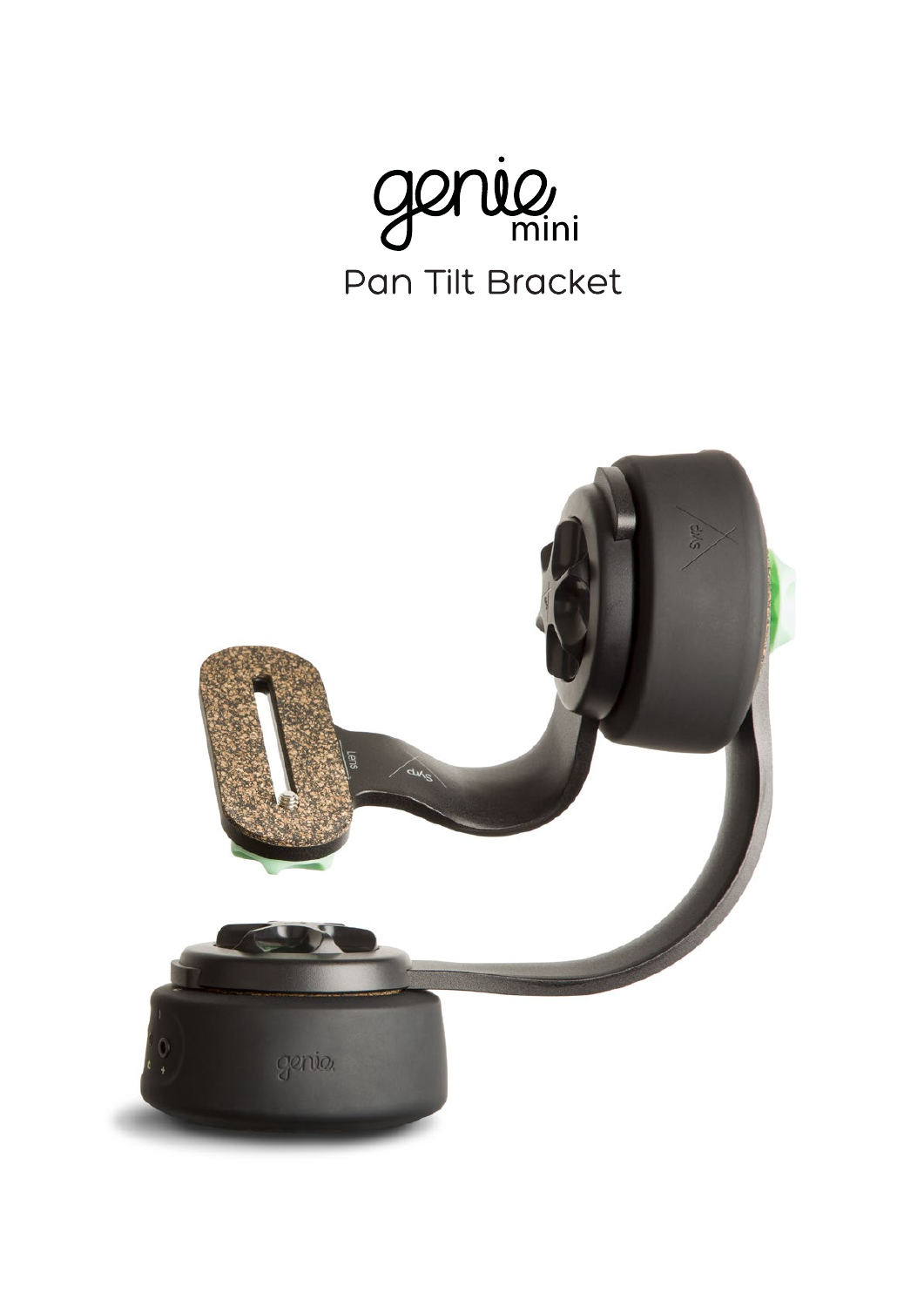# Contents

- **1. WHAT'S IN THE BOX**
- **2. ASSEMBLING THE PAN TILT BRACKET**
- **3. FULLY ASSEMBLED PAN TILT BRACKET**
- **4. MOUNTING THE CAMERA**
- **5. LINK CABLE**
- **6. GENIE MINI CONNECT**
- **7. APP CONNECT**
- **8. HOME SCREEN**
- **9. TECH SPECS**

Please read the instructions carefully before using the Pan Tilt Bracket. For more detailed setup tutorials including 'Pan Tilt Bracket Setup Tutorial' and 'how to setup a Video' tap the question mark in the bottom right of the App or subscribe to our [Youtube Channel](http://youtube.com/c/syrp).

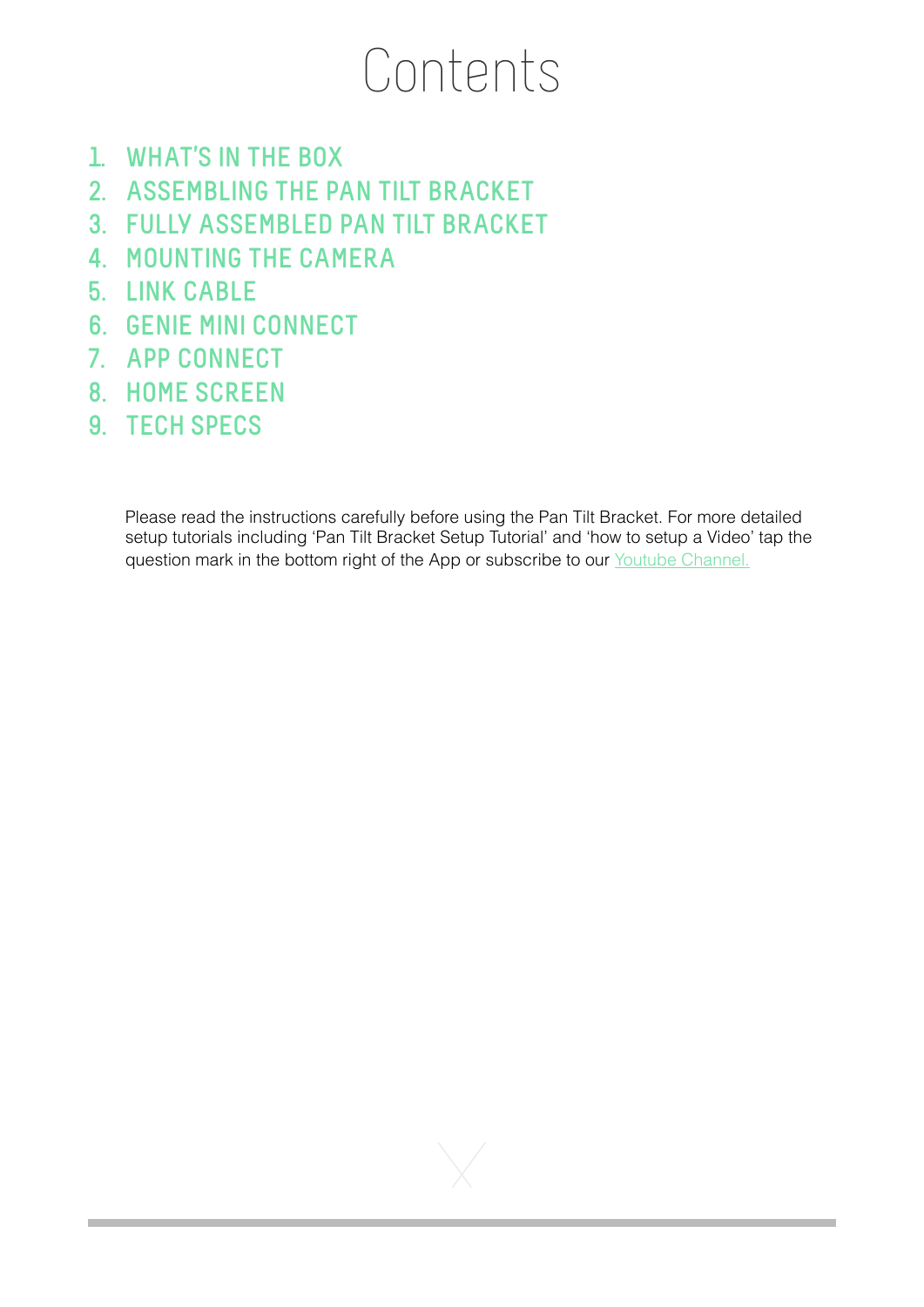

# What's in the Box I wens that are included in the vou purchase a Pan Tilt Bracket

**Items that are included in the box when** 

**1** Tilting bracket **2** Panning bracket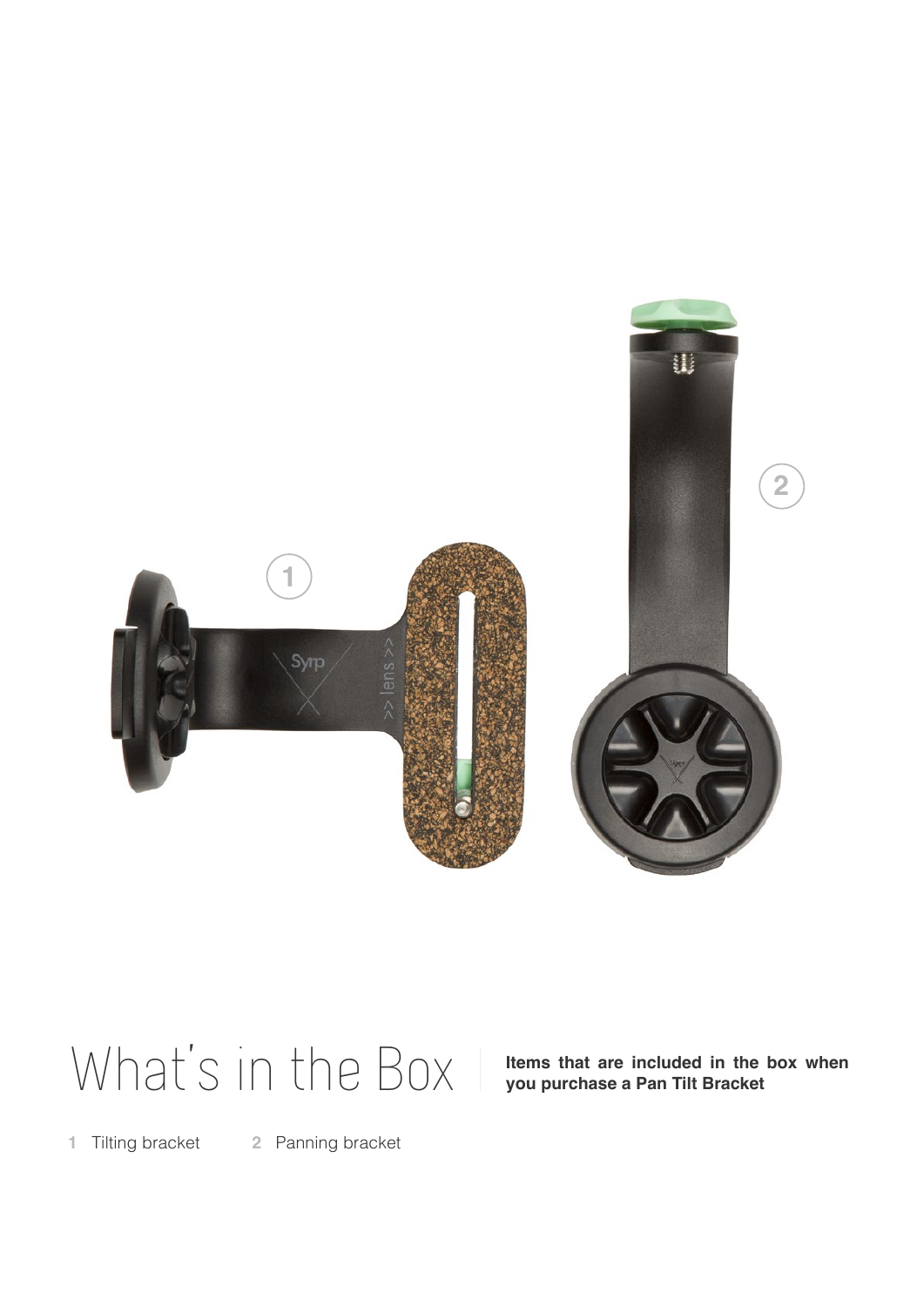# Assembling the Bracket | Attach the Pan Tilt Brackets to

- Attach the Genie Mini to a tripod head or the tripod legs. If using a tripod head then use the thread adapter included with your Genie mini to tranform the large thread on the Genie Mini into a small thread. **1**
- Unscrew the two sections of your Pan Tilt Bracket and attach the **2** panning section to the Genie mini on your tripod. Make sure to align the markings on the tightening wheel with the icons on the Genie mini, now tighten by screwing the black wheel.
- Attach the tilting bracket to the other Genie mini by lining up the **3** markings again.
- Attach the tilting Genie mini to the panning bracket already attached **4**to the tripod.

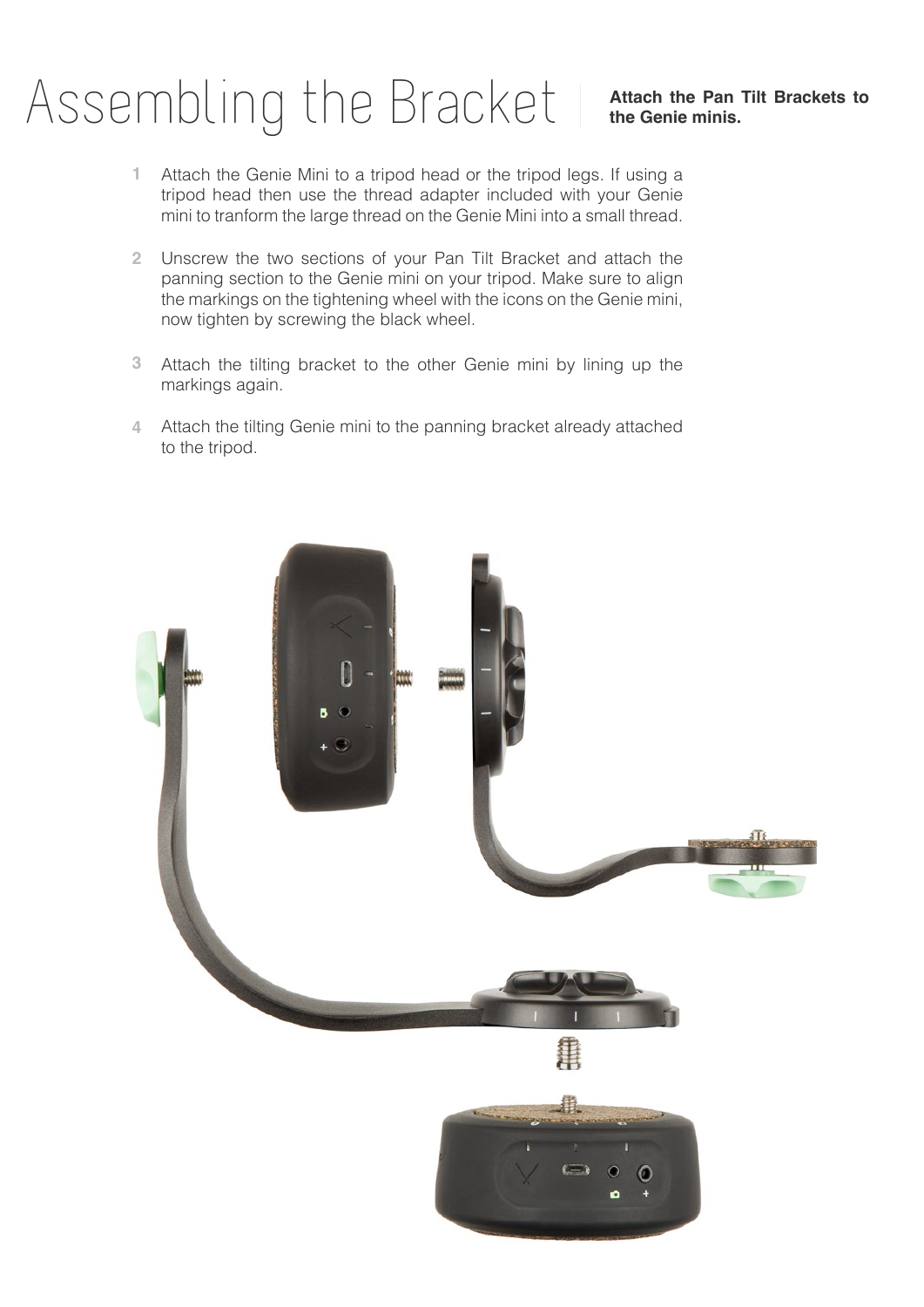# **The Pan Tilt Bracket correctly** Fully Assembled Bracket **assembled with Genie minis.**

- Fully assembled Pan Tilt bracket. Note the two bracket section markings are aligned with the Genie mini icons. **1**
- The tilt bracket is also level. It is important that your camera starts with a level **2** tilt so it works correctly with the App.

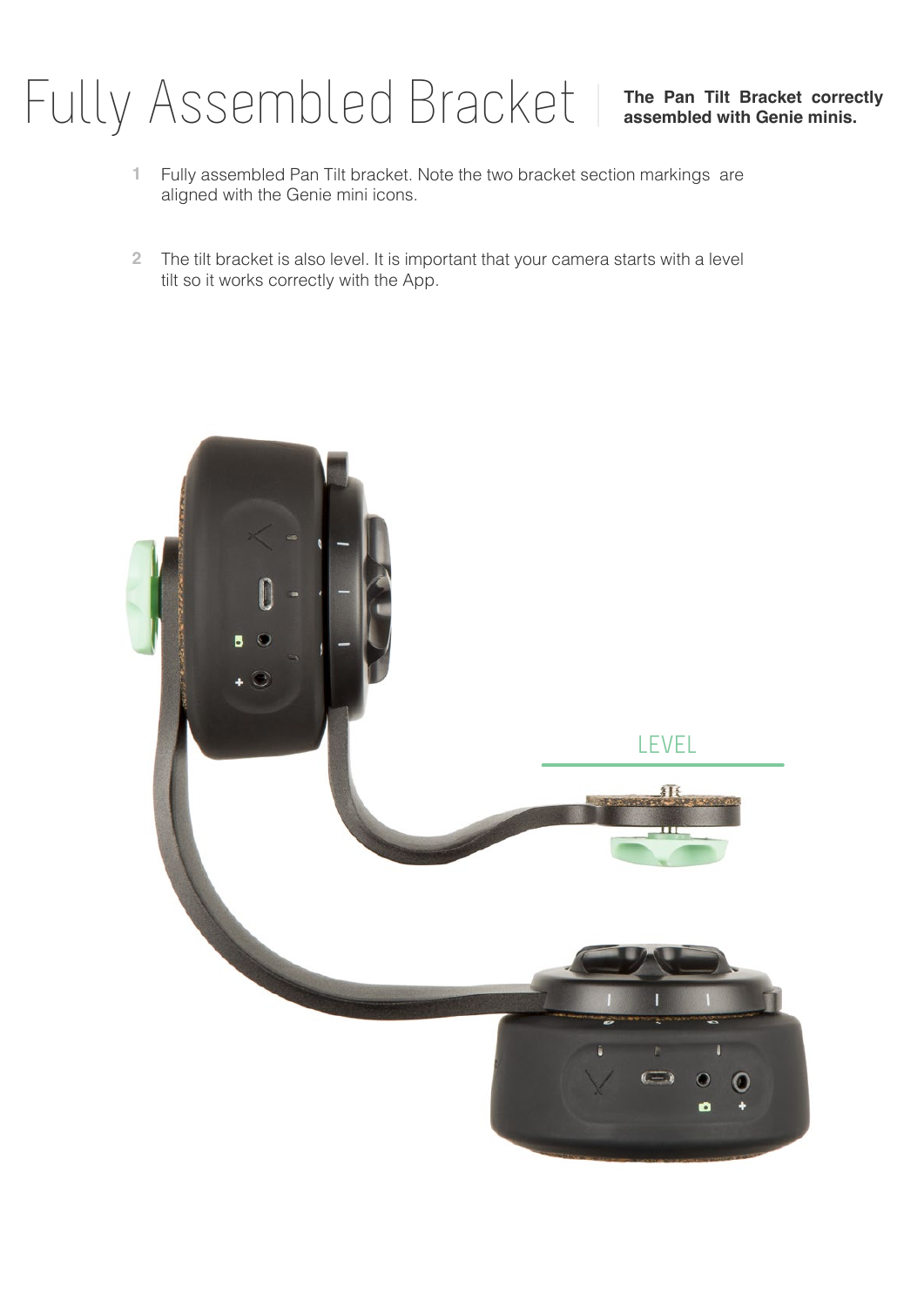# **Attach your camera to the** Mounting the Camera **assembled Pan Tilt Bracket**

Attach your camera to the tilting bracket, you can adjust the mounting thread so that the camera and lens weight is centred on the bracket. **1**

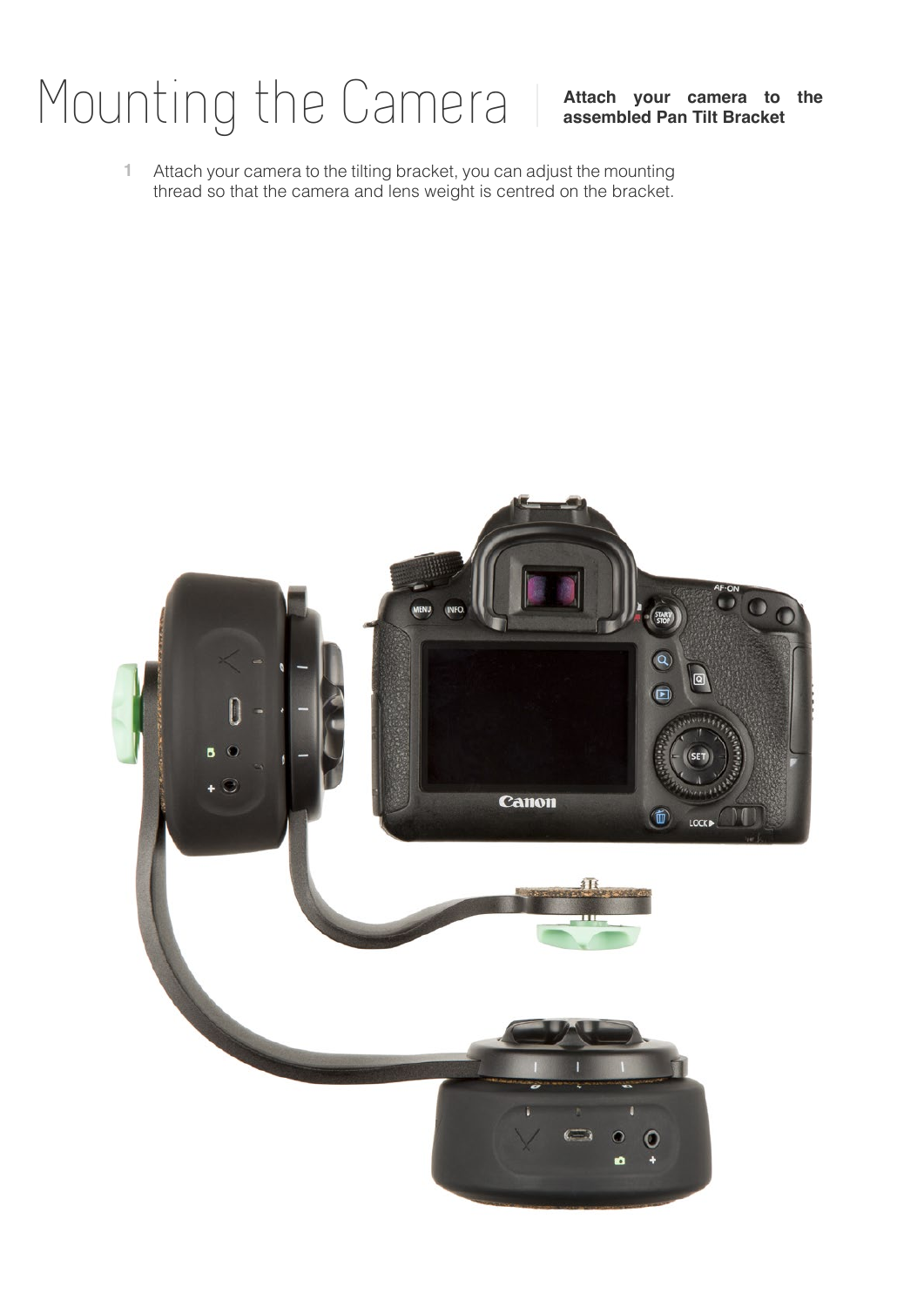

# Link Cable

**The Syrp link cable is used to trigger your camera for shooting timelapse. Refer to our [website](https://syrp.co.nz/product/accessories/link-cable) to find the correct cable for your camera.**

- **1** Plug in the 2.5mm end into the camera port on the Genie Mini marked with a green camera icon.
- **2** Plug the other end into the remote port on your camera. Consult your camera manual to find the correct port.
- **3** Once connected the Genie Mini is ready to trigger your camera for timelapse.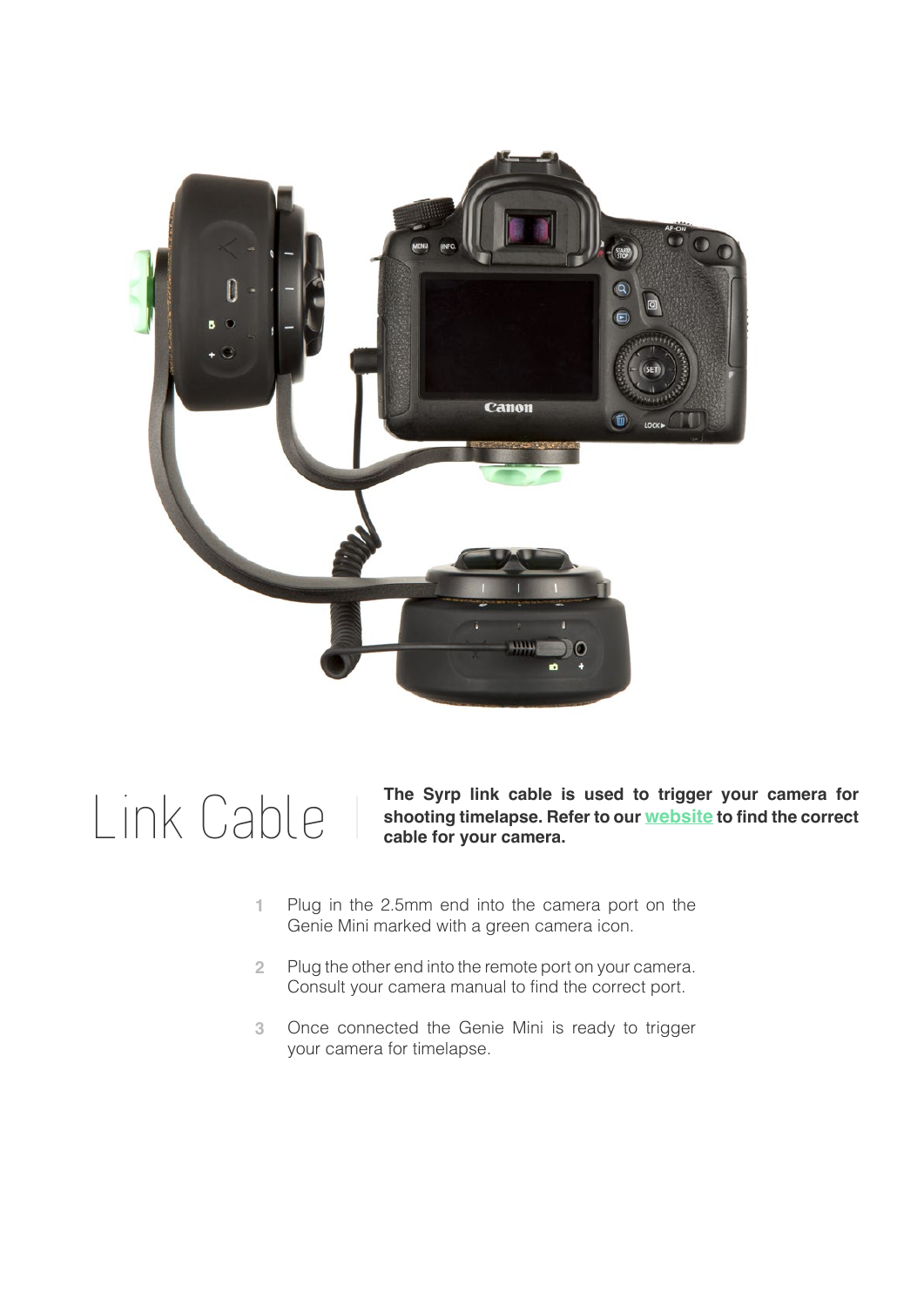

#### Genie Mini Connect | Set your Genie Minis up to

**Set your Genie Minis up to** 



- **1** Press the Syrp button for 1-2 seconds on the front of each Genie Mini.
- **2** The Bluetooth LED indicator will flash green confirming that the Genie Minis can now be paired with the Syrp Genie App.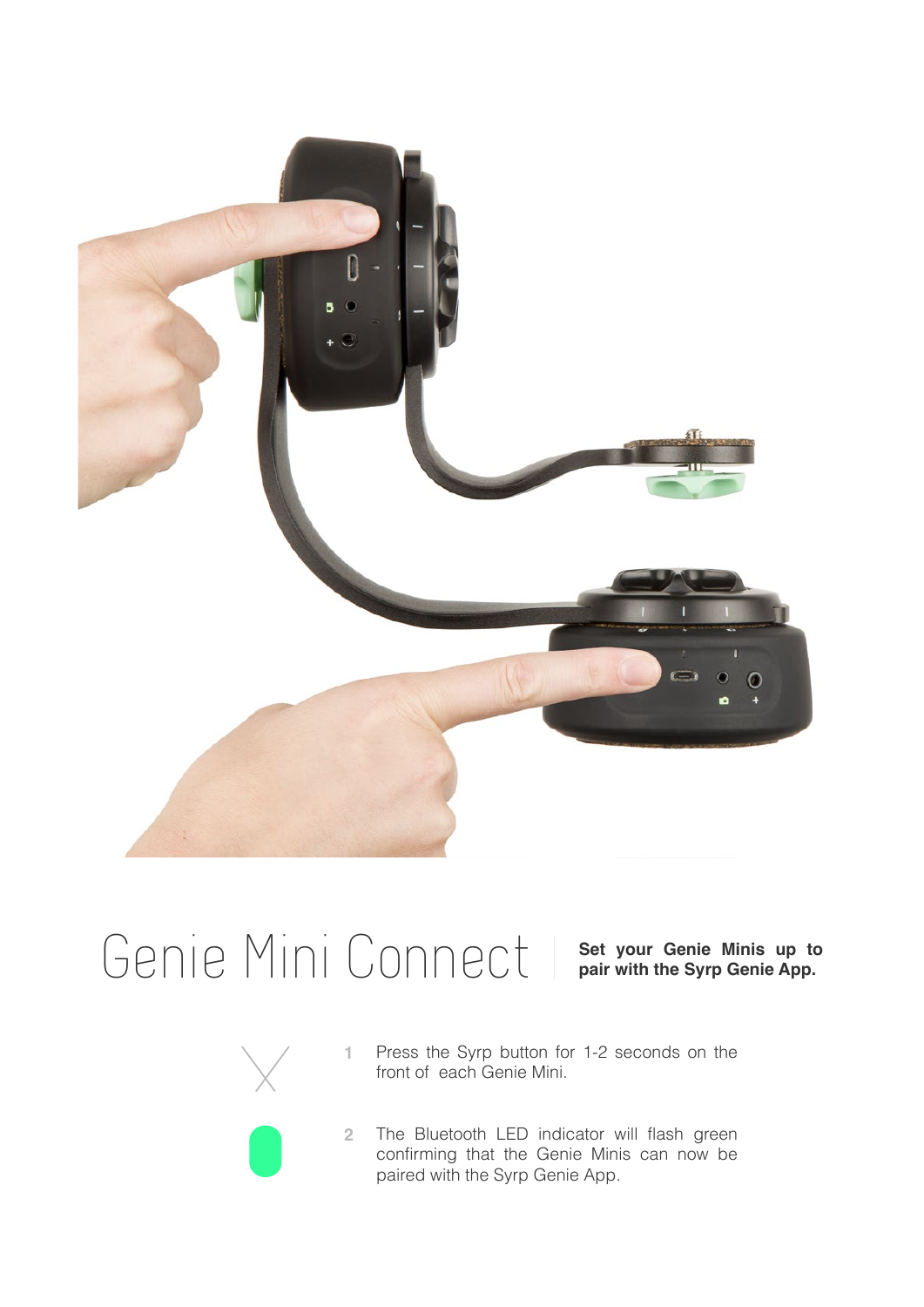

#### $\bigcap_{i=1}^n\bigcap_{i=1}^n\bigcap_{i=1}^n\bigcap_{i=1}^n\bigcap_{i=1}^n\bigcap_{i=1}^n\bigcap_{i=1}^n\bigcup_{i=1}^n\bigcap_{i=1}^n\bigcap_{i=1}^n\bigcap_{i=1}^n\bigcap_{i=1}^n\bigcap_{i=1}^n\bigcap_{i=1}^n\bigcap_{i=1}^n\bigcap_{i=1}^n\bigcap_{i=1}^n\bigcap_{i=1}^n\bigcap_{i=1}^n\bigcap_{i=1}^n\bigcap_{i=1}^n\bigcap_{i=1}^n$



**CONNECT**

- ON.
	- On the Syrp Genie App, navigate to the 'Connection' **2** screen by tapping the Syrp Connect icon at the top right of the screen.

In the settings menu on your device, Turn bluetooth **1**



- Your Genie minis will appear in the list. Connect each Genie mini by tapping on their circle. **3**
- A green tick icon will appear linking the panning and tilting Genie minis. The App is now connected. **4**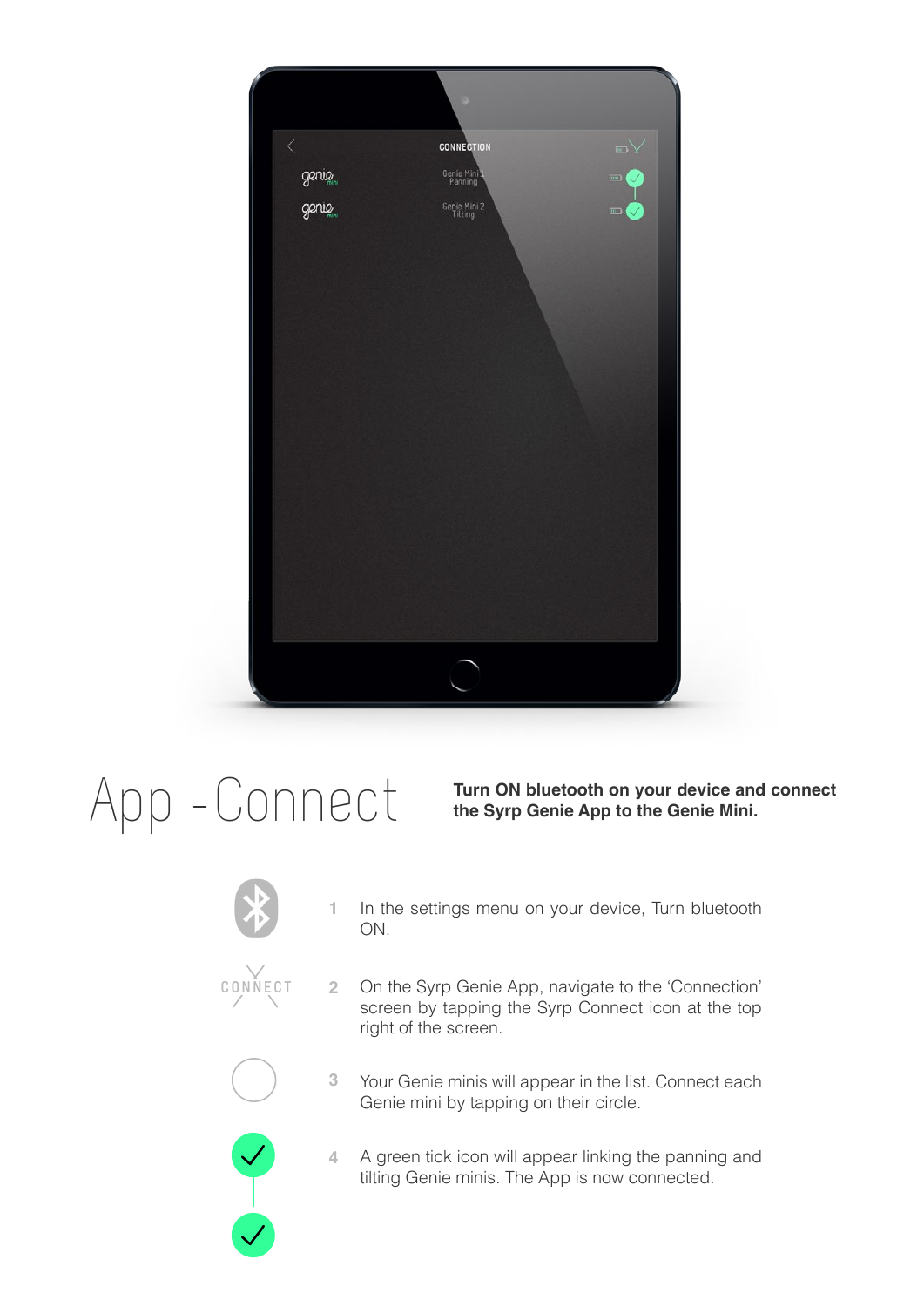

### Home Screen

**1**

Video.



To start a recording select either Timelapse or

**Choose your recording type.**

**2** Tap the Community button to watch films shot with the Genie Mini and other Syrp products.



**3** The Question Mark in the bottom right will take you to a selection of video tutorials about various setups.



**4** Tap the Settings Cog in the top left to adjust settings on the Genie Mini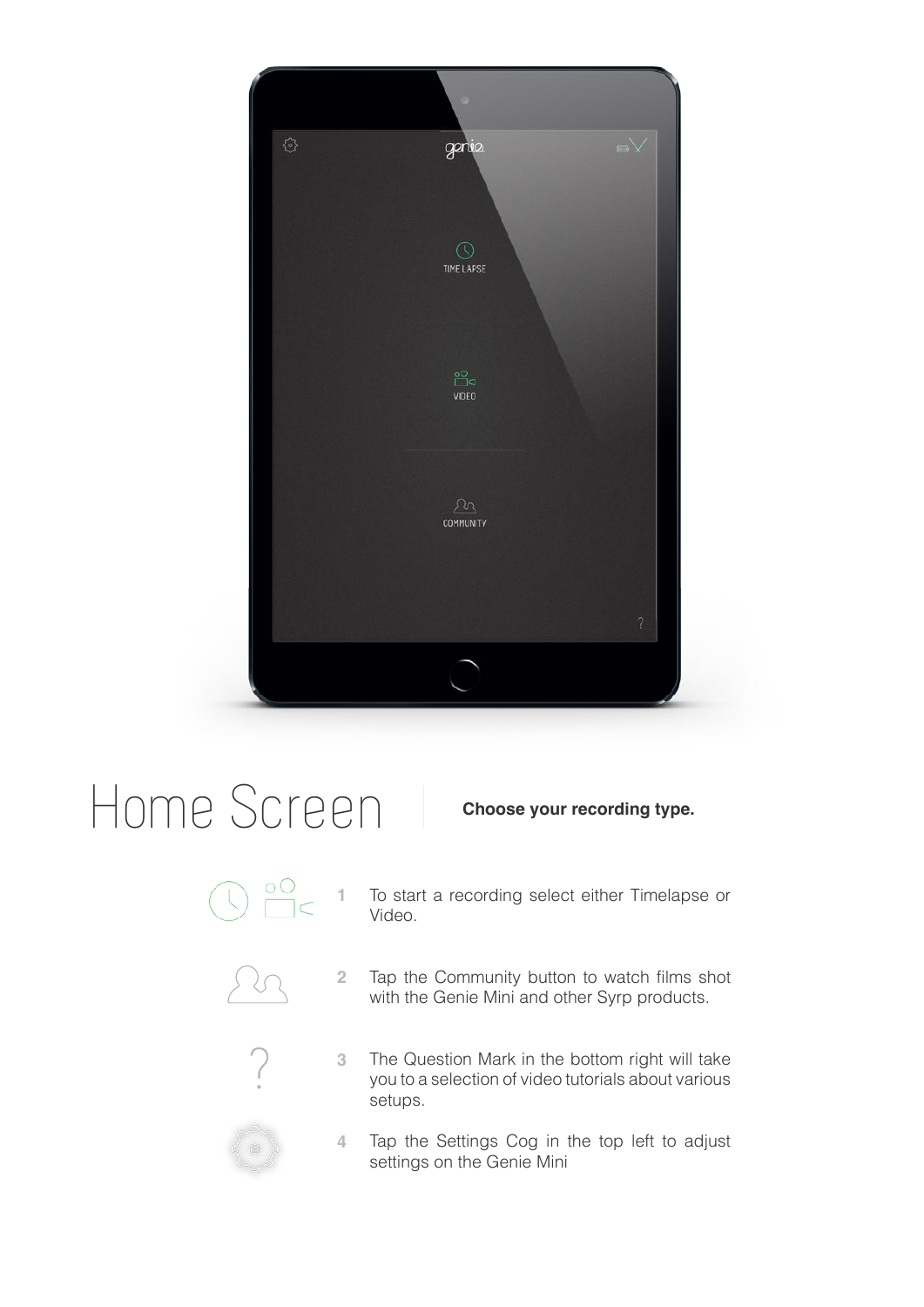#### Tech Specs

#### **Technical information.**

| <b>DIMENSIONS</b> | 1.                    | Length: 195mm Width: 110mm Height: 203mm                                                 |
|-------------------|-----------------------|------------------------------------------------------------------------------------------|
| PAYLOAD / WEIGHT  | $\mathbf{2}^{\prime}$ | Payload: 3kg centered (6.6 lb)<br>Weight: 365g (0.8 lb)                                  |
| COMPATITBILITY    | З                     | Syrp Genie mini view here                                                                |
| MOUNT TYPE        | 4                     | Bracket mounts 3/8"<br>Camera mount 1/4"<br>Included $2 \times 3/8$ " to $1/4$ " adapter |